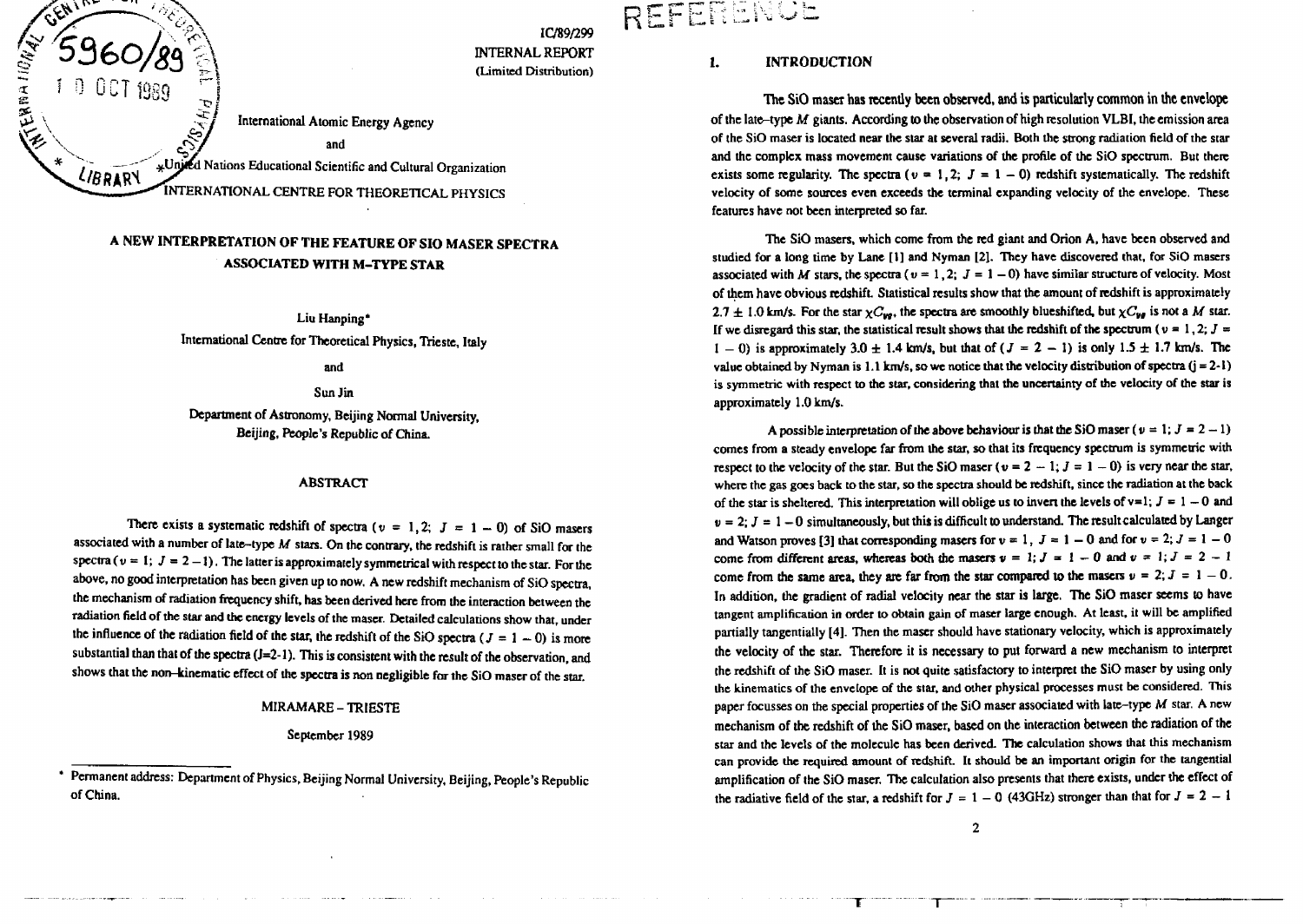(86GHz). Since this redshift is caused by the radiative field of the star, it depends substantially on the geometric dilution factor.

The mechanism mentioned in this paper will be too weak to account for the interstellar SiO masers, since they are located far away from the sources, whereas for circum stellar SiO masers, this mechanism cannot be neglected.

### 2. THE RADIATION FREQUENCY SHIFT OF SIO MOLECULAR LEVELS

Suppose that there are two unperturbed levels of the molecules SiO, *Em* and *En,* see Fig.1. The interval is  $E_m - E_n - \hbar \omega_0$ . When it is radiated by some external radiation, the levels will shift. According to the quantum field theory, they will become, in second order approximation, separately [5]:

$$
E'_{m} = E_{m} + \frac{|H'_{mn}|^2}{\hbar(\omega_0 - \omega)}
$$
 (1)

$$
E'_{n} = E_{n} + \frac{|H'_{mn}|^2}{\hbar(\omega - \omega_0)}
$$
 (2)

When  $\omega > \omega_0$ , the level separation will decrease. But when  $\omega \to \omega_0$ , the above formulae will obviously be invalid, since the widths of the levels are omitted. Suppose the width of the upper level is  $\hbar\Gamma_m$  and the lower level is the ground state, formula (2) pertaining to the lower level becomes [6]:

$$
E'_{n} = E_{n} + \frac{|H'_{mn}|^{2}}{h(\omega - \omega_{0}) + i\hbar\Gamma_{m}/2}
$$
  
= 
$$
E_{n} + \frac{|H'_{mn}|^{2}}{h} \left[ \frac{(\omega - \omega_{0}) - i\Gamma_{m}/2}{(\omega - \omega_{0})^{2} + (\Gamma_{m}/2)^{2}} \right]
$$
(3)

Even though both the upper and lower levels are the excited states, formula (3) is still valid, provided we consider  $\hbar \Gamma_m$  as the effective width  $\hbar \Gamma$ , which relates to both the upper and lower levels. The real part of formula (3) represents the shift of the level, and the imaginary part to the broadening of the level, so the shift of level *En* is

$$
\Delta E_n = E'_n - E_n = \frac{|H'_{n,n}|^2}{h} \frac{(\omega - \omega_0)}{(\omega - \omega_0)^2 + (\Gamma/2)^2}
$$
(4)

The interaction energy operator is

 $\mathbf{L}$ 

$$
\tilde{H}' = \vec{P} \cdot \vec{E}
$$

 $\vec{P}$  is the dipole moment of the SiO molecule and  $\vec{E}$  is the strength of the external radiative electic field. The thermal radiation is isotropic. In the first order approximation,

$$
|H'_{mn}|^2 = P_0^2 \cdot E^2 \tag{5}
$$

*Pa* is molecular permanent dipole moment. We know that the energy density of the radiation field at a distance *R* from the star is:

$$
\rho(R,\nu) = \frac{4\pi}{C} B_{\nu}(T_{eff}) \cdot W(R)
$$
  

$$
B_{\nu} = \frac{2h\nu^{3}}{c^{2}} \frac{1}{\exp[h\nu/kT_{eff}] - 1} = \frac{\hbar}{2\pi^{2}C^{2}} \frac{\omega^{3}}{\exp[h\omega/kT_{eff}] = 1}
$$
(6)

 $T_{eff}$  is the effective temperature of the surface of the star.  $W(R)$  – (1/4) ( $R_{\star}/R$ )<sup>2</sup> is the geometric dilution factor of the radiation field of the star. According to electrodynamics, the energy density of the radiation field can be written as follows:

 $\rho = E^2/4\pi$ 

then

$$
E^{2} = 4 \pi \rho = \frac{8 \hbar}{C^{3}} W(R) \frac{\omega^{3}}{\exp[\hbar \omega / kT_{eff}] - 1}
$$
 (7)

Substituting (7) and (5) into (4), and considering the external radiation to be continuous, formula (4) becomes an integral. The shift of the energy level is then

$$
\Delta E_n = \frac{8P_0^2}{C^3}W(R) \cdot \int \frac{(\omega - \omega_0) \cdot \omega^3}{[\exp(\hbar \omega/kT_{eff}) - 1][( \omega - \omega_0)^2 + (\Gamma/2)^2]} d\omega , \qquad (8)
$$

For the SiO molecule maser ( $v=1,2; J=1-0$  or  $2-1$ ), there are two excited levels and they can both suffer level shift. Therefore the total shift of the energy levels will be double that of formula (8). The level shift can also be represented by

$$
\Delta V = \frac{\Delta \nu}{\nu_0} C = \frac{2 \Delta E_n C}{h \nu_0}
$$
  
= 
$$
\frac{32 \pi}{\omega_0 h C^2} P_0^2 \cdot W(R) \cdot \int \frac{(\omega - \omega_i) \cdot \omega^3}{[\exp(h \omega/kT_{eff}) - 1] [(\omega - \omega_0)^2 + \Gamma/2]^2]} d\omega
$$
 (9)

where  $\Delta V$  is the Doppler velocity change.

Several useful molecular constants of the state  $X^{\prime} \mathcal{L}^{+}$  of the molecule SiO are [7]:

$$
r_e = 1.5097
$$
 Å,  $\alpha_e = 0.00504$  cm<sup>-1</sup>,  $B_e = 0.7268$  cm<sup>-1</sup>

From  $B_v = B_e - \alpha_e (v + 1/2)$  we can obtain nuclear interdistances,

$$
r_1 = 1.5173
$$
 Å, for state  $v = 1$ ;  
 $r_2 = 1.5280$  Å, for state  $v = 2$ .

so that the dipole moments

$$
P_{01} = qr = 1.4566 \times 10^{-17} CGSE, \text{ for } v = 1,
$$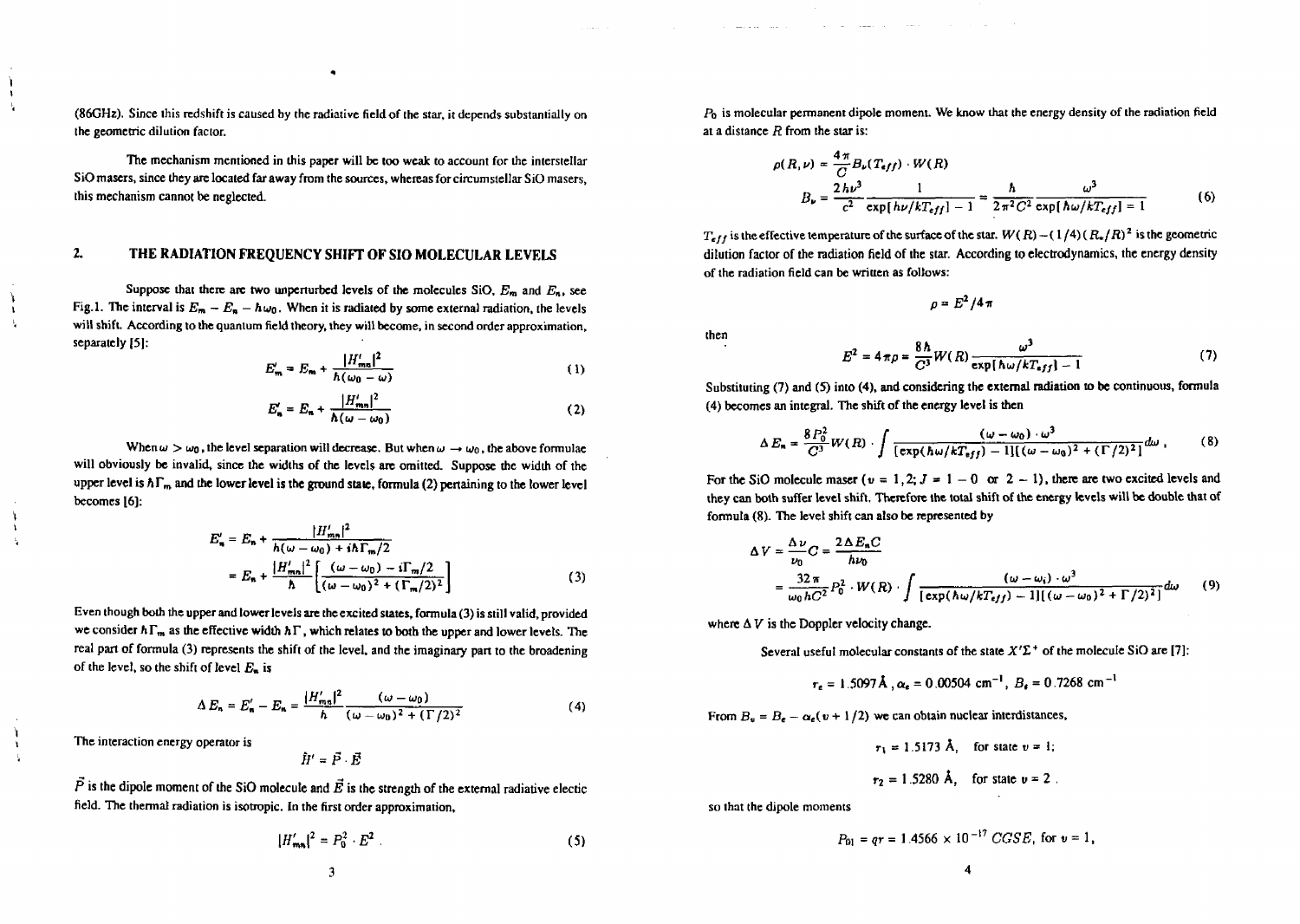$$
F_{02} = qr = 1.4669 \times 10^{-17} CGSE
$$
, for  $v = 2$ .

For convenience, we introduce the parameters:

$$
x=\omega/\omega_0, y=h\omega_0/k, A=(\Gamma/2\omega_0)^2
$$

Then formula (9) becomes

$$
\Delta V = -\frac{16\pi}{hC^2} P_0^2 \omega_0^2 W(R) \int \frac{(x-1)x^3}{[\exp(yx/T_{eff}) - 1][(x-1)^2 + A]} dx
$$
  
=  $D \cdot W(R) \cdot \int \frac{(x-1) \cdot x^S}{[\exp(yx/T_{eff}) - 1][(x-1)^2 + A]} dx$   

$$
D = \frac{32\pi}{hC^2} P_0^2 \cdot \omega_0^2
$$
(10)

**We know from calculation and experiment**

$$
\nu_0 = 4.3122 \times 10^{10} / s, \quad \text{for transition } v = 1; J = 1 - 0,
$$
\n
$$
\nu_1 = 8.6243 \times 10^{10} / s, \quad \text{for transition } v = 1; J = 2 - 1,
$$
\n
$$
\nu_0 = 4.2820 \times 10^{10} / s, \quad \text{for transition } v = 2; J = 1 - 0.
$$

**Substituting the above data, we obtain that**

$$
A = 5.377 \times 10^{-12}
$$
,  $y = 2.07068$ ,  $D = 2.624095 \times 10^{-4}$ 

for  $y = 1$ ;  $J = 1 - 0$ ,

$$
A = 1.344 \times 10^{-12}
$$
,  $y = 4.1416$ ,  $D = 1.049614 \times 10^{-3}$ 

for  $v = 1$ ;  $J = 2 - 1$ .

$$
A = 5.4229 \times 10^{-12}, \quad y = 2.05623, \ D = 2.66126 \times 10^{-4}
$$

for  $v = 2$ ;  $J = 1 - 0$ .

#### *3.* **RESULTS AND DISCUSSIONS**

**We have calculated in detail the frequency shift of the SiO maser spectra of several typical** late M-stars, and compared it with the results of the observations, see Table 1. The results of the **observations come from Lane [ 1 ] and Nyman [2J. Effective temperatures of most of the stars come from Ref.[8], and effective temperatures marked "\*" ate derived from their classification. U Ori has not been listed since its velocity is uncertain.**

The theoretical values of  $\Delta V$  for  $W(R) = 0.1736(R = 1.2 R_\star)$ , and  $W(R) = 0.111$ *(R =* 1.5*Rt)* are given in Table 1. Results show that, on average, the redshifts obtained by OUT mechanism ait consistent with the observations. While *R* increases, the redshift decreases according to formula (10). An important result of this mechanism is that the SiO spectra ( $J =$  $1 - 0$ ), no matter what the value v is, have always more red shift than those of  $J = 2 - 1$ . For instance, when  $R = 1.2 R<sub>a</sub>$ , the average redshift of  $J = 1 - 0$  is 2.55 km/s, and that of  $J = 2 - 1$ is 1.22 km/s: They are most consistent with observational data.

## **Table 1**

#### Value of Redshift

| source         |         | $v=1$      | $J=1-0$ |      | $v=1$      | $J = 2 - 1$ |      | $v=2$      | $J=1-0$ |      |
|----------------|---------|------------|---------|------|------------|-------------|------|------------|---------|------|
|                | (k)     | obs.       | theor.  |      | obs.       | theor.      |      | obs.       | theor.  |      |
|                |         | km/s       | km/s    |      | km/s       | km/s        |      | km/s       | km/s    |      |
|                |         | $R =$      | 1.2R    | 1.5R |            | 1.2R        | 1.5R |            | 1.2R    | 1.5R |
| R Leo          | 2776    | 2.70[1]    | 2.65    | 1.68 | $0.15$ [1] | 1.19        | 0.76 | 2.40[1]    | 2.74    | 1.74 |
|                |         | 2.00 [2]   |         |      | 0.00121    |             |      |            |         |      |
| W Hya          | 2693    | 2.00111    | 2.44    | 1.55 | 1.40[1]    | 1.22        | 0.77 | $-60$ [1]  | 2.52    | 1.60 |
| <b>RCas</b>    | 2710    | 3.20[1]    | 2.48    | 1.57 | 1.45 [1]   | 1.23        | 0.78 | 3.40 [1]   | 2.56    | 1.63 |
|                |         | $3.00$ [2] |         |      | 1.0121     |             |      |            |         |      |
| K Tau          | 2687    | 2.90 [1]   | 2.71    | 1.53 | $1.75$ [1] | 1.20        | 0.76 | $2.45$ [1] | 2.51    | 1.89 |
| 0 Cet          | $2800*$ | 2.00 [2]   | 2.78    | 1.72 | 0.0121     | 1.36        | 0.86 |            | 2.80    | 1.78 |
| <b>NML</b> Tau | $2600*$ | 3.00 [2]   | 2.18    | 1.39 | $2.0$ [2]  | 1.09        | 0.69 |            | 2.27    | 1.44 |
| R Aol          | 2848    |            | 2.84    | 1.80 | $1.0$ [2]  | 1.41        | 0.90 |            | 2.94    | 1.87 |
| T Cep          | 2749    |            | 2.58    | 1.63 | $2.0$ [1]  | 1.29        | 0.82 |            | 2.69    | 1.70 |
| TX Cam         | 2619    | 2.40[1]    | 2.24    | 1.42 | 2.15[1]    | 1.12        | 0.71 | $2.55$ [1] | 2.31    | 1.47 |

From formula (8), the frequency shift of the spectrum caused by radiation is directly **related to the field intensity of the radiation. So the geometric dilution factor of ihe field plays an important role. Frequency shift is larger only near the star. There indeed exist observational data** for SiO ( $J = 1 - 0$ ) maser spectra which tell that the star is at a distance of  $(1 - 2)R$ . [3],[9].

**VLBI observations of SiO masers show that most of them occur in the area very close to the star. Taking the late-type star "R Cas" as an example, interfenometric studies indicate that the** SiO maser cluster is in  $R \sim 4 \times 10^{13}$  cm. Radius of R Cas is  $\sim 3 \times 10^{13}$  cm [10]. Therefore, our mechanism is reasonable. But for the SiO maser source at a distance  $R > 1.5R<sub>es</sub>$ , the redshift of **the spectrum <J=1-O) may be caused mainly by kinematic effects. This problem will be discussed in another paper.**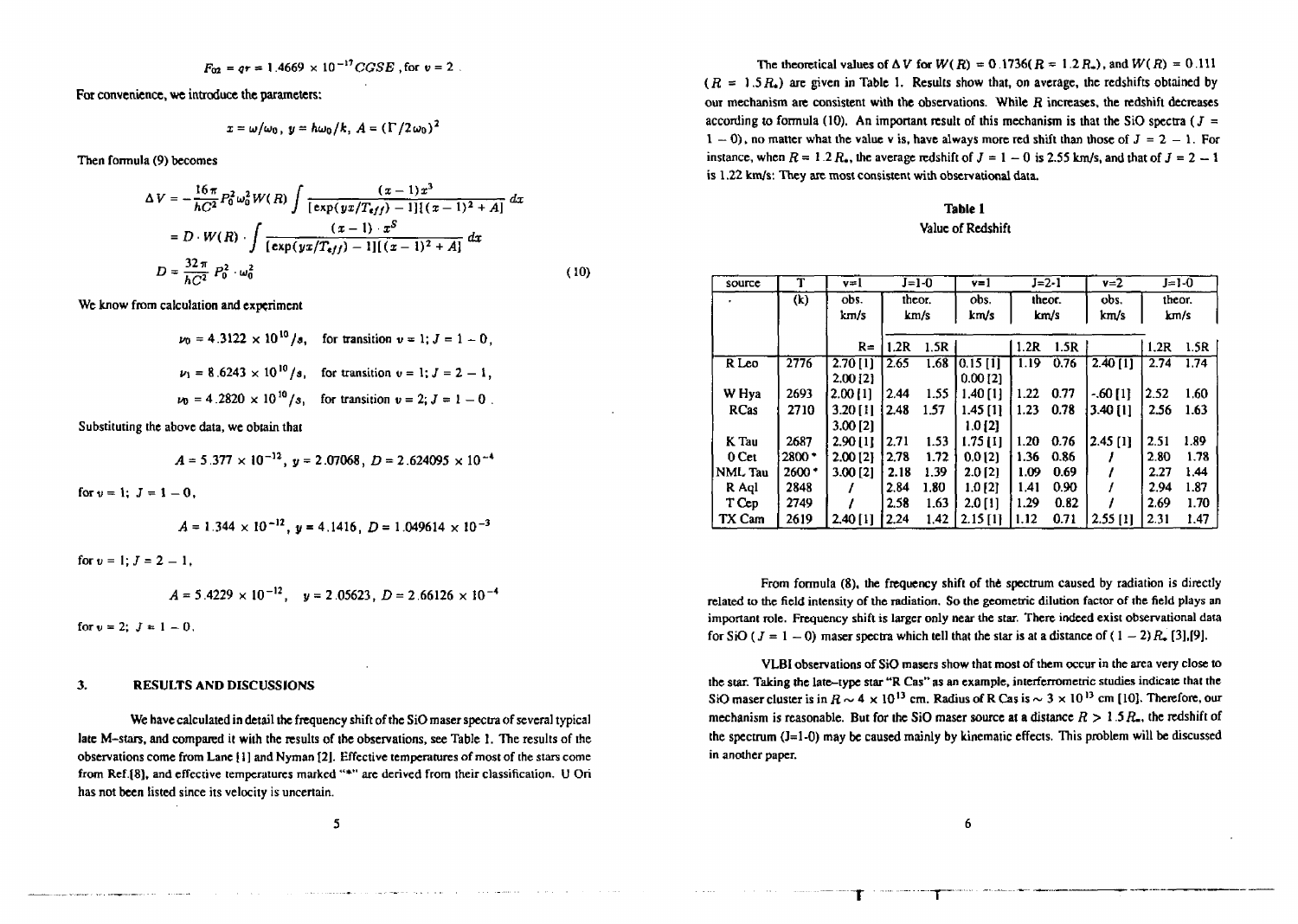Orion is the unique SiO maser in interstellar cloud observed in detail\*). Its frequency characteristics are quite different from the above mases associated with late-type M stars. They consist of two simple frequency components, separated by a distance of  $10^{15} \sim 3 \times 10^{16}$  cm that can be understood. Because this maser is located from the exciting star IRC2, at a distance of about hundreds of radii of the star, the geometric dilution factor is  $\sim 10^{-4}$ . There is hardly any radiation frequency shift.

In conclusion, we believe that the mechanism of the radiation frequency shift can become **an important mechanism of redshift of the SiO maser.**

 $\lambda$ 

 $\mathbf{t}$  $\mathbf{I}_\bullet$ 

#### **Acknowledgments**

One of the authors (L.H.) would like to thank Professor Abdus Salam, the International Atomic Energy Agency and UNESCO for hospitality at the International Centre for Theoretical Physics, Trieste. He is especially grateful to Professor K.S. Singwi for helpful discussions, careful reading of the manuscript and for continuous encouragement.

#### REFERENCES

دو ۱۳۸۳ کال در این میلی و <u>در در اینکار از معرفت میشود. معرفی میباشد که در ای</u>

- [1J A.P. Lane, Ph.D. Thesis, University of Massachusetts (1982).
- [2] L.A. Nyman, Astron. Astrophys. **158,** 67 (1986).
- (3) S.H. Langer and W.D. Watson, Ap. J. **284,** 751 (1984).
- [4] P. Goldreich, in IAU Symposium No. 87, "Interstellar Molecules" p. 551 (1979).
- [5] M. Mizushima, Phys. Rev. **A133.414** (1964).
- **[6] W. Happer, in "Progress in Quantum Electronics", Vol. I, Pan 2 83 (1970).**
- [7] K.P. Huber and G. Herzberg. *Molecular Spectrum and Molecular Structure* V. 4, *Constants of Diatomic Molecules,* p. 606 (1979).
- [8] J.H. Cahn and M. Elitzur, Ap. J. **231,**124 (1979).
- [9] Zhou Zen-pu, to be published.

**Summer Constructions** (Pro-

[10] J.M. Moran, Ap. J. **231,** L67 (1979).

 $\overline{7}$ 

<sup>\*&#</sup>x27; Recently, the SiO maser activity in the area of W51IR52 and SgrB2M65 have been found by using Japanese 45 metres' Minimetre telescope.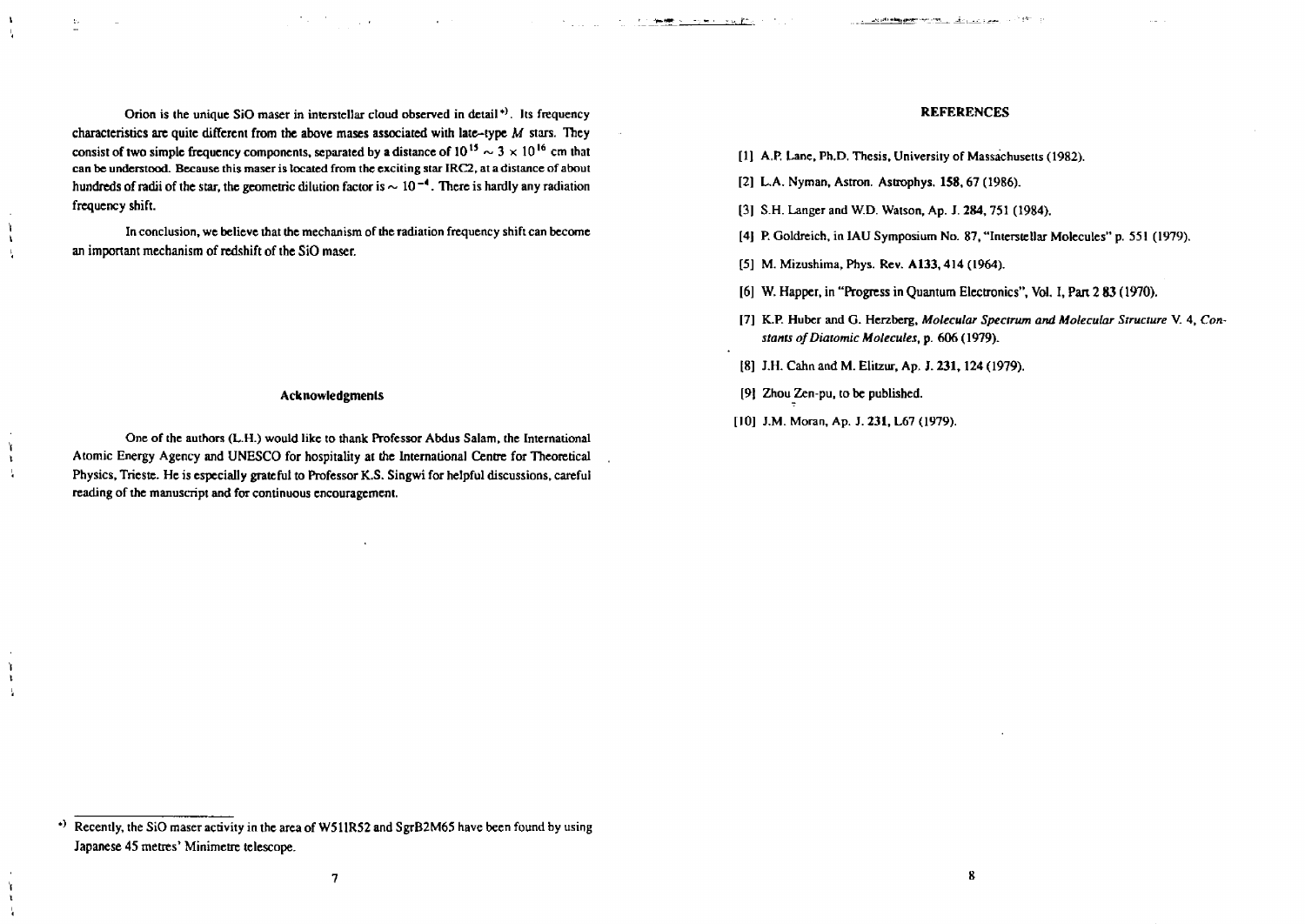

 $\sim$ 



The radiation frequency shift.